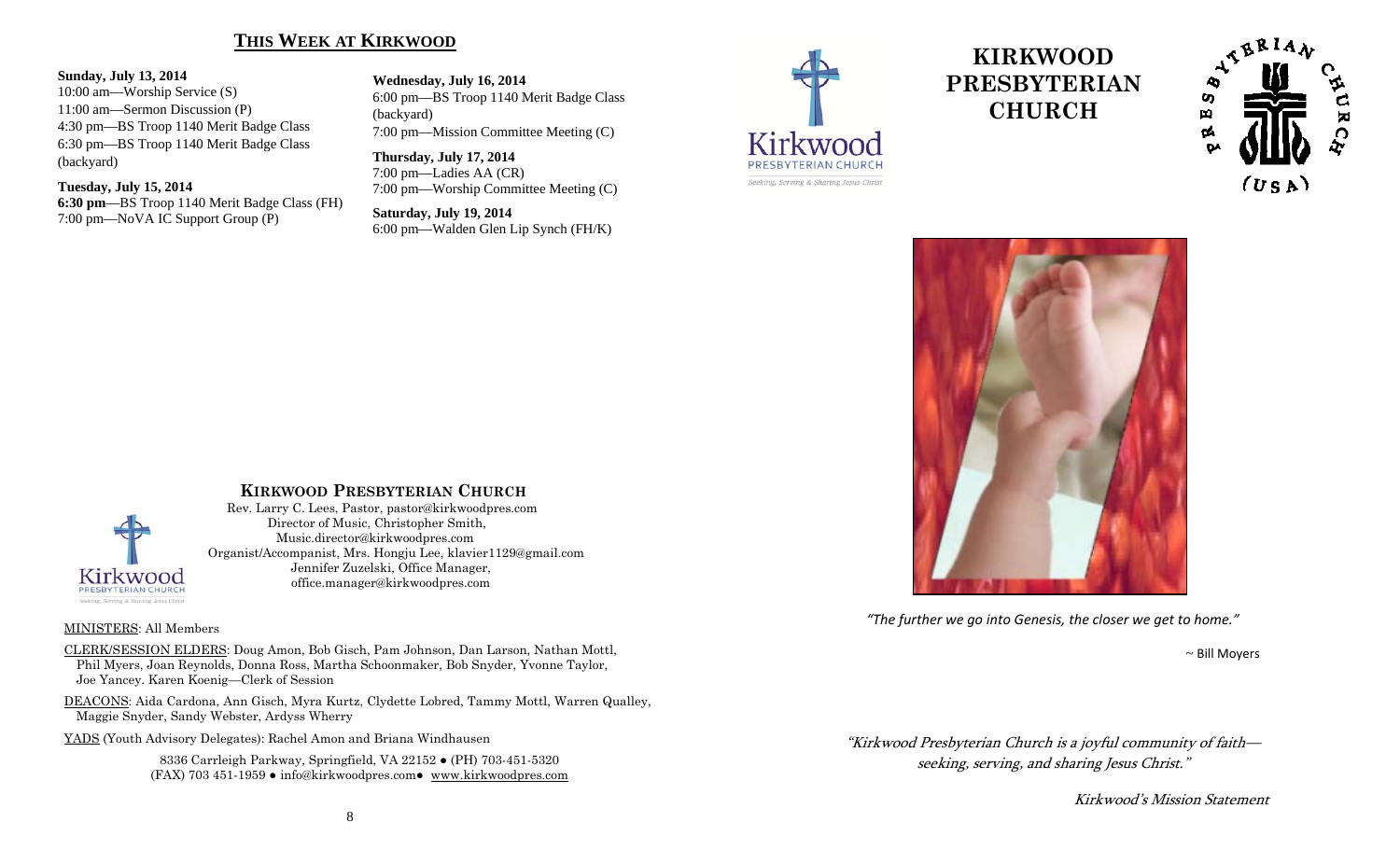#### JULY 13, 2014 10:00 AM

# **FIFTH SUNDAY AFTER PENTECOST WE GATHER TOGETHER SILENT REFLECTION**

You've got to love this in a God  $$ consistently assembling the motleyest people to bring, into the lonely and frightening world, a commitment to caring and community. It's a centuries-long reality show-- Moses the stutterer, Rahab the hooker, David the adulterer, Mary the homeless teenager. Not to mention all the mealy-mouthed disciples. Not to mention a raging insecure narcissist like me.

 $~\sim$  Anne | amott, Plan  $B$ : Further Thoughts

*As you enter the sanctuary, please prepare for worship with quiet reverence.* 

| <b>PRELUDE</b>         |                                                                                                               | Give Me Jesus | arr. Douglas E. Wagner                           |  |  |
|------------------------|---------------------------------------------------------------------------------------------------------------|---------------|--------------------------------------------------|--|--|
| PSALM FOR THE DAY      |                                                                                                               | Psalm 65      |                                                  |  |  |
|                        | <b>LIGHTING OF THE CANDLES</b>                                                                                |               |                                                  |  |  |
|                        | <b>TOLLING OF THE BELLS</b>                                                                                   |               |                                                  |  |  |
|                        | <b>WORDS OF WELCOME</b>                                                                                       |               | Jack Downing                                     |  |  |
| Leader:                | Grace to you and peace in the name of our Lord Jesus Christ!<br>People: Let us worship God!                   |               |                                                  |  |  |
|                        | <b>CONGREGATIONAL RESPONSE</b>                                                                                | Thy Word      | (insert)                                         |  |  |
| <b>CALL TO WORSHIP</b> |                                                                                                               |               | $\sim$ adapted from Psalm 65:1-8<br>Jack Downing |  |  |
| Leader:                | The grace of the Lord Jesus Christ, the love of God<br>and the fellowship of the Holy Spirit be with you all. |               |                                                  |  |  |
| People:                | And also with you.                                                                                            |               |                                                  |  |  |
| Leader:                | What mighty praise belongs to You, O God!<br>You are the God of salvation.                                    |               |                                                  |  |  |
|                        | You are the hope of everyone on earth.                                                                        |               |                                                  |  |  |
| People:                | Even those who stand at the farthest ends of the earth                                                        |               |                                                  |  |  |
|                        | are in awe of your wonders.                                                                                   |               |                                                  |  |  |
| Leader:                | You answer our prayers with mighty deeds,                                                                     |               |                                                  |  |  |
|                        | And forgive our sins with endless love.                                                                       |               |                                                  |  |  |

## *Joys & Concerns Health & Personal Concerns:*

#### *This Week's Birthdays*:

- 13 Steve Coffman 15 Nathan Mottl
- 19 Cliff Collins

### *Special Concerns:*

Members/friends in the armed forces who are in harm's way: Major Jason Moore, USMC Afghanistan

Our Missionaries in Zambia: Rev. Kari Nicewander & Joel DeJong



Bob Flory Steve Coffman's sister-in-law, Jan Coffman Hal Sellers Dick Pape Heather Telfer's father, Bob Snow Morgan Death, friend of Jon Larson Kathy Lewis' friend Mary Torczon Keith Scott Bobbie Myers - Phil Myer's mother Mary Kay Berger, friend of Dani Schwalb Betty Fabian Dani Schwalb Alfredo and Arleene Luciano, brother and sister-inlaw of Aida Cardona Morgan Belcher, Debbie Wingfield's father Bill Plummer, friend of Larry & Cynthia Lees Carla Coffman, Rebecca Larson's mother Sue Driver, Sandy Webster's sister-in-law SGT Manny Rivera's family, friend of Kathy Lewis David Kurtz

Dennis Kurre - father of Krista Cook

**Office Manager position** - Kirkwood by-laws state that members can not be hired for this position, however, we would appreciate resumes and cover letters from anyone you might now of that would be a qualified candidate. Send these materials to pastor@kirkwoodpres.com. Please contact Joan Reynolds if you have any questions.

**The Mission Committee** is looking to put together hygiene kits for ECHO as well as purchasing school supplies for Lynbrook Elementary School. We need your help! During the month of July, please take the opportunity to prayerfully consider a donation to a fund (write checks to MS-85, Kirkwood Presbyterian Church) that will be used to purchase these items. The deadline to donate will be July 30. If you have any questions, please see Joe Yancey.

*Flowers today are given in celebration of John & Sandy Webster's wedding anniversary.*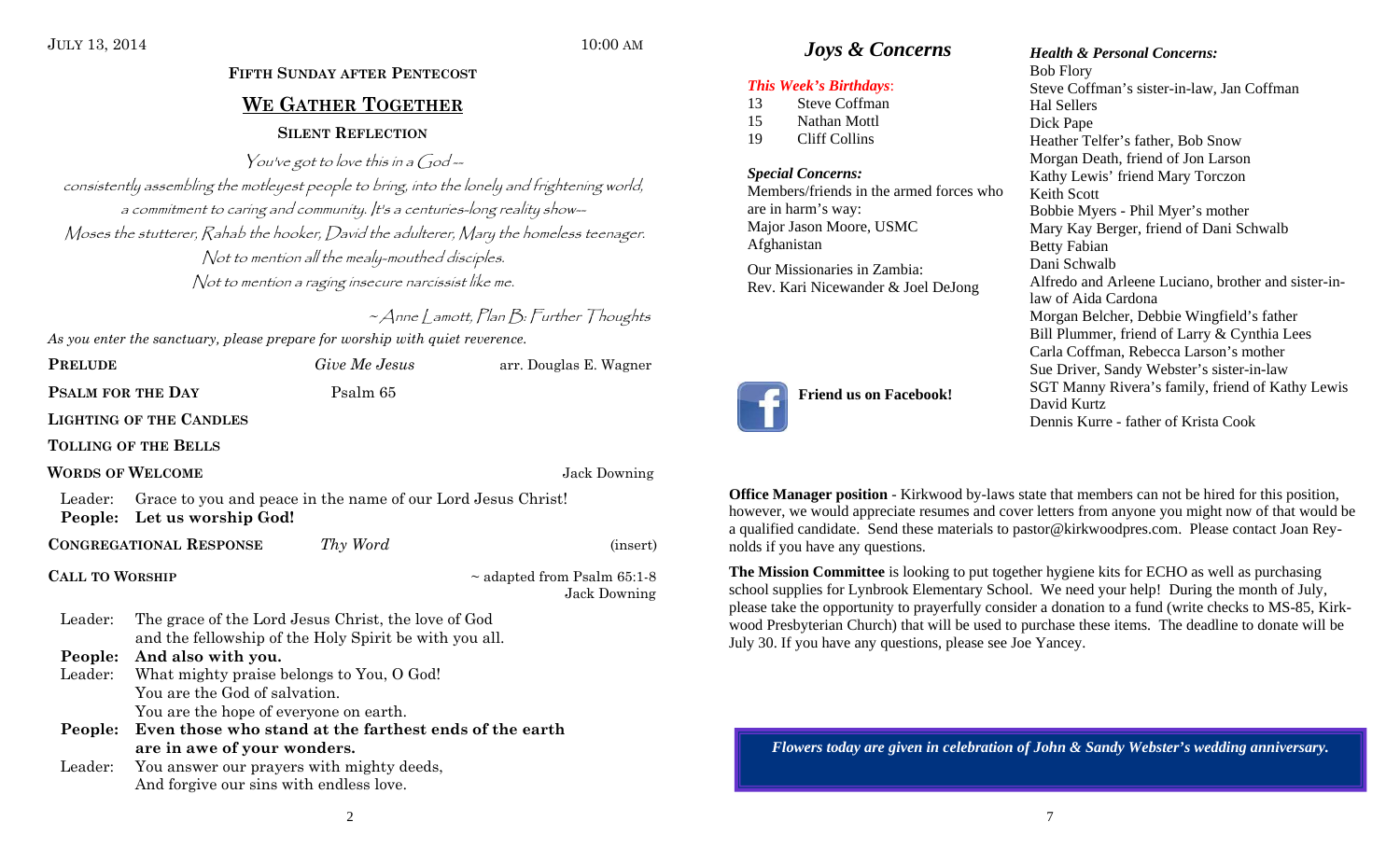**Today's Revised Common Lectionary Readings: Next Sunday's Revised Common Lectionary Readings:** 

| Genesis 25:19-34, 42-49, 58-67          | Genesis 28:10:19a       |
|-----------------------------------------|-------------------------|
| Psalm 45:10-17 (or) Song of Sol. 2:8-13 | Psalm 139:1-12, 23-24   |
| Romans 7:15-25a                         | Romans 8:12-25          |
| Matthew 11:16-19. 25-30                 | Matthew 13:24-30, 36-43 |

**Sermon Discussion** - Beginning TODAY, Pastor Larry welcomes members to join him in the Parlor following morning worship to have some informal discussion of the sermon topic for that Sunday. Grab a cup of coffee and a treat at the hospitality table and after visiting, come to the Parlor for about 20 minutes of conversation.

The **August Brunch With a Bunch** will be after worship on Sunday, August 3<sup>rd</sup>, at the Ft. Belvoir Of**ficers' Club**, located at 550 Schulz Circle, #20, Ft. Belvoir, VA. Built in 1935 on a majestic cliff, the Officers' Club features a panoramic view of the Potomac River. The Club's Sunday Brunch includes a delicious waffle station, prime rib, omelets and bottomless champagne. Plus, enjoy a beef and ham carving station, omelet station, pasta station, salmon, a delicious variety of sides and desserts and more. For your picky eaters, there is also a table filled with kid's favorites. Cost for non-members is \$24.95, children \$9.95, and members \$20.95. **RSVP** by Friday, August 1<sup>st</sup>, to Warren and Karen Qualley at 703-646-5905, wlqualley@hotmail.com or kbqualley@yahoo.com. This Small Group is all about food, fun and fellowship, and we invite anyone and everyone--members and visitors alike, families, singles, couples, seniors--to be part of our time together.

Why does **ECHO** always ask for powdered milk in its list of needed supplies? Our food pantry has limited cold storage and, while we supplement canned and boxed foods with fresh eggs, margarine and frozen meats, we cannot provide fresh milk. So, we try to add powdered milk to the bags of groceries we give to needy families. We know that we ask a lot of donors when we request powdered milk- it costs more than soup or spaghetti, but it is a very important dietary component especially for families with children. The next time you shop for a donation to ECHO, please consider a box of powdered milk in lieu of, or in addition to, canned foods.

ECHO starts giving out backpacks full of grade-appropriate school supplies to families who have appointments in July, so we need donations of school supplies right now. We hope to assemble and distribute more than 1000 backpacks during the summer and early fall. We need all of the usual Back to School items, but, to find a complete list, please see our webpage: www.echo-Inc.org <http:// www.echo-Inc.org> .

In addition to school supplies and powdered milk, ECHO especially needs: laundry detergent, toilet tissue, deodorant, rice, jelly, canned meats, cooking oil, bath towels, microwave ovens (used, but in good repair), and clothing for newborns. All donations can be brought to 7205 Old Keene Mill Road, Springfield between  $9:30$  am and  $12:30$  pm on weekdays, and between  $7:00$  and  $9:00$ . Tuesday, Wednesday and Thursday evenings.

#### **People: From where the sun rises to where it sets, You inspire shouts of joy. All: What mighty praise belongs to You, O God!**

### **GATHERING PRAYER (UNISON)**

Faithful God, you spoke and creation sprang forth in wonder and in abundance. Let us speak your praise and bear fruit in every season. Let us be satisfied by your goodness and blessed by your grace. For you, O God are the source of all fruitfulness and your grace abounds forever. Amen.

(PLEASE STAND) **HYMN**

*For the Beauty of the Earth* 182 GH

# **WE PREPARE FOR THE WORD**

(PLEASE SIT)

### **CALL TO CONFESSION**

 $\sim$  adapted from Romans 8:1

In Christ there is no condemnation, for perfect love casts out sins. Let us confess our sins to the God of mercy and loving-kindness. Let us pray…

### **PRAYER OF CONFESSION (UNISON)**

God of Abraham and Sarah, of Rebecca and Isaac, of Jacob, Leah and Rachel: sometimes we are so desperate for your blessing that we take matters into our own hands. We succumb to using deception, our wits and our shrewdness, and playing favorites to seek that which You in your grace are ready to give us without any strings attached, demands or expectations. We fall prey to our own insecurities, desires, and foibles which lead to envy, strife, and brokenness. Forgive us in your great mercy! Let our lives reflect the blessing that You give out of the abundance of your love, and may that blessing bring about acts of forgiveness, reconciliation, and peace among us and among our neighbors. Gather us in as your beloved ones in Christ. Fill us with faith, hope, and love that the seed of your blessing might bring new life and great joy to all. In the name of Jesus our Lord and Savior, we pray. Amen.

#### *(moment of silence for personal confession)*

 $\sim$  adapted from Psalm 65:3-4

Leader: Brothers and sisters, when deeds of iniquity overwhelm us, God forgives our transgressions. Be at peace, for God restores and strengthens you and waters your soul in its parched and hardened places.

**People: Thanks be to God!** 

**ASSURANCE OF PARDON**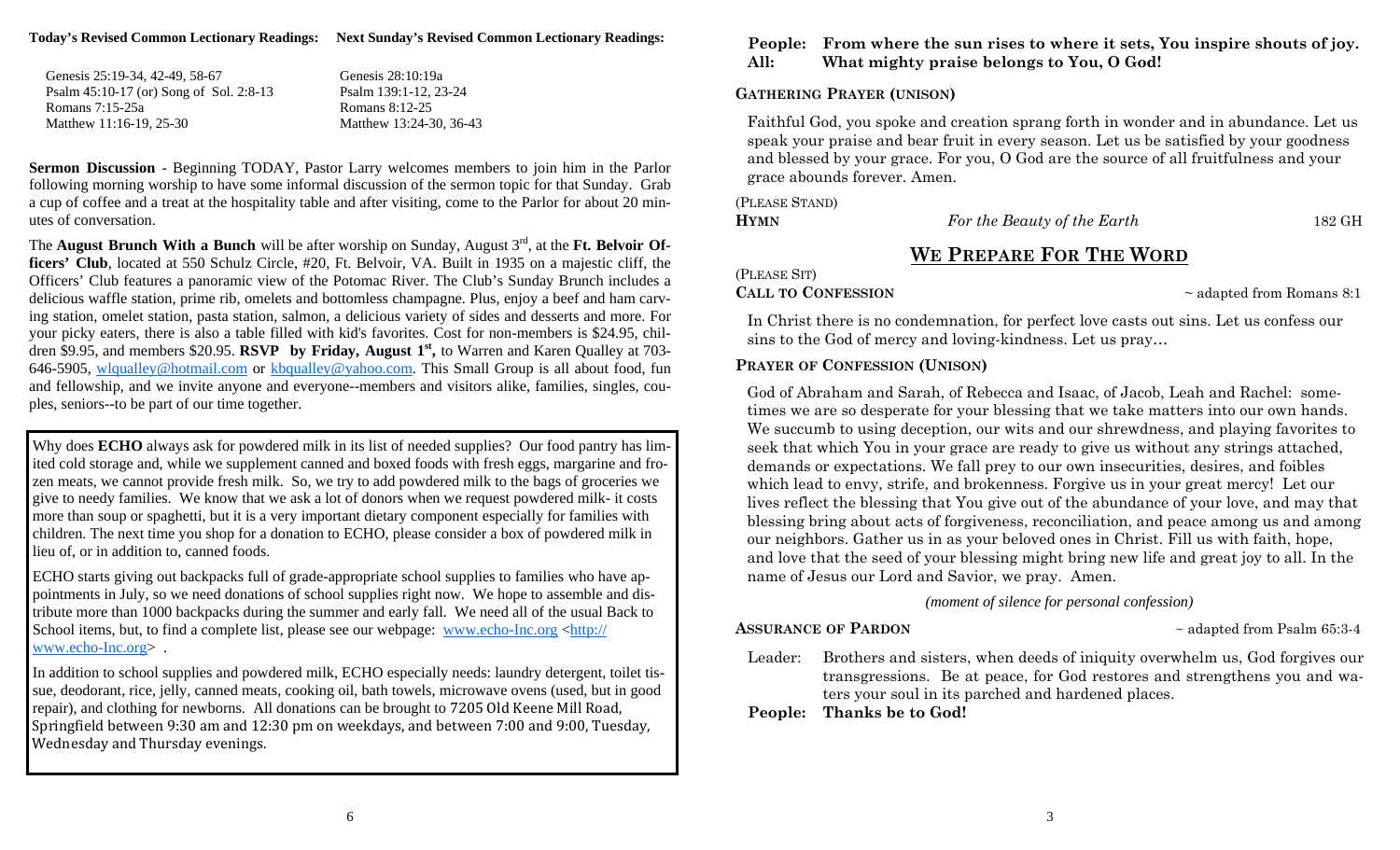*Father, I adore you, lay my life before you, how I love you. Jesus, I adore you, lay my life before you, how I love you. Spirit, I adore you, lay my life before you, how I love you.* 

#### **WE PASS THE PEACE OF CHRIST**

Leader: The Peace of our Lord Jesus Christ be with you all. **People: And also with you.**

#### **A MOMENT WITH THE CHILDREN**

(Children ages 3 to 3rd grade are dismissed to Davey and Goliath time.)

#### **GREETINGS, NEWS OF THE CHURCH**

(During the offertory please sign the Friendship Folder and pass it along the pew. You may complete a prayer request card and give it to an usher.)

| <b>OFFERING</b>  | (Please pass the Friendship Folder) |                          |
|------------------|-------------------------------------|--------------------------|
| <b>OFFERTORY</b> | Pastoral                            | arr. Patricia Lou Harris |
|                  |                                     |                          |

(PLEASE STAND)

**DOXOLOGY***Praise God From Whom All Blessings Flow* 

*Praise God from whom all blessings flow; Praise him all creatures here below. Praise him above ye heavenly hosts: Praise Father, Son and Holy Ghost. Amen.* 

#### **PRAYER OF DEDICATION**

(PLEASE SIT)

#### **PRAYERS OF THE PEOPLE AND THE LORD'S PRAYER**

Our Father, Who art in heaven, hallowed be Thy name, Thy kingdom come, Thy will be done, on earth as it is in heaven. Give us this day our daily bread; and forgive us our debts, as we forgive our debtors; and lead us not into temptation, but deliver us from evil. For Thine is the kingdom, and the power, and the glory, forever. Amen.

# **WE HEAR THE WORD**

| THE OLD TESTAMENT LESSON      | p. $20$                                   |        |
|-------------------------------|-------------------------------------------|--------|
| (PLEASE STAND)<br><b>HYMN</b> | Amazing Grace, How Sweet the Sound        | 343 GH |
| (PLEASE SIT)<br>THE GOSPEL    | Matthew 13:1-9, 18-23                     | p. 847 |
| <b>SERMON</b>                 | "A Schlimazel, A Schlemiel, and A Nudnik" |        |

**SPECIAL MUSIC**

## **WE RESPOND TO THE WORD**

#### **COLLECT OF THE DAY**

 $\sim$  *from The Book of Common Prayer* 

O Lord, mercifully receive the prayers of your people who call upon you, and grant that they may know and understand what things they ought to do, and also may have grace and power faithfully to accomplish them; through Jesus Christ our Lord, who lives and reigns with you and the Holy Spirit, one God, now and forever. Amen.

| (PLEASE STAND)<br><b>HYMN</b>  | I Sing the Mighty Power of God | 128 GH                  |
|--------------------------------|--------------------------------|-------------------------|
| <b>BENEDICTION</b>             |                                |                         |
| <b>CONGREGATIONAL RESPONSE</b> | Go with Us Lord                | 535 BH<br>Tallis' Canon |

*Go with us, Lord, and guide the way Through this and every coming day, That in Your Spirit strong and true Our lives may be our gift to you.*

**POSTLUDE**

*Postlude in D* arr. Michael Ryan

\*\*\*\*\*\*\*\*\*\*\*\*\*\*\*\*\*\*\*\*\*\*\*\*\*\*\*\*\*\*\*\*\*\*\*\*\*\*\*\*\*\*\*\*\*\*\*\*\*\*\*\*\*\*\*\*\*\*\*\*\*\*\*\*\*\*\*\*\*\*\*\*\*\*\*\*\*\*\*\*\*\*\*\*\*\*\*

BH—Blue Hymnal GH—Green Hymnal (BCW) Book of Common Worship (BCP) Book of Common Prayer

*\*\*\*\*\*\*\*\*\*\*\*\*\*\*\*\*\*\*\*\*\*\*\*\*\*\*\*\*\*\*\*\*\*\*\*\*\*\*\*\*\*\*\*\*\*\*\*\*\*\*\*\*\*\*\*\*\*\*\*\*\*\*\*\*\*\*\*\*\*\*\*\*\*\*\*\*\*\*\*\*\*\*\*\*\*\*\* Pastor Lees and a Deacon will be in the Narthex to greet you. We welcome you to join us for a time of refreshments and fellowship.*

Rev. Lees' regular day off is Friday. In the event of a need to contact the pastor, you may contact Rev. Lees at (c) 703-589-7167. **Summer office hours are 10:00-3:00 M-F.** 

Nursery care for children under 3 **is available during the worship service.** 

Children age 3 through 3rd Grade will be dismissed from the worship service for a time of relaxed learning. We will continue the summer session with the Davey and Goliath video series. Nursery care will be offered every Sunday.

**WEBS Summer Movie and Potluck series -** We will begin at 7:00 p.m. at our various houses, bring a dish to share (the host will give direction in suggesting items), and enjoy a movie and fellowship. Mark your calendars! If you have never participated, now is the time to start! Everyone is welcome. For more information and to RSVP – contact Martha Schoonmaker at home@schoonmaker.org , or call 703-451-0808. July 23 – Martha and Jim Schoonmaker's home, August – 6 - Yvonne & Ron Taylor's home.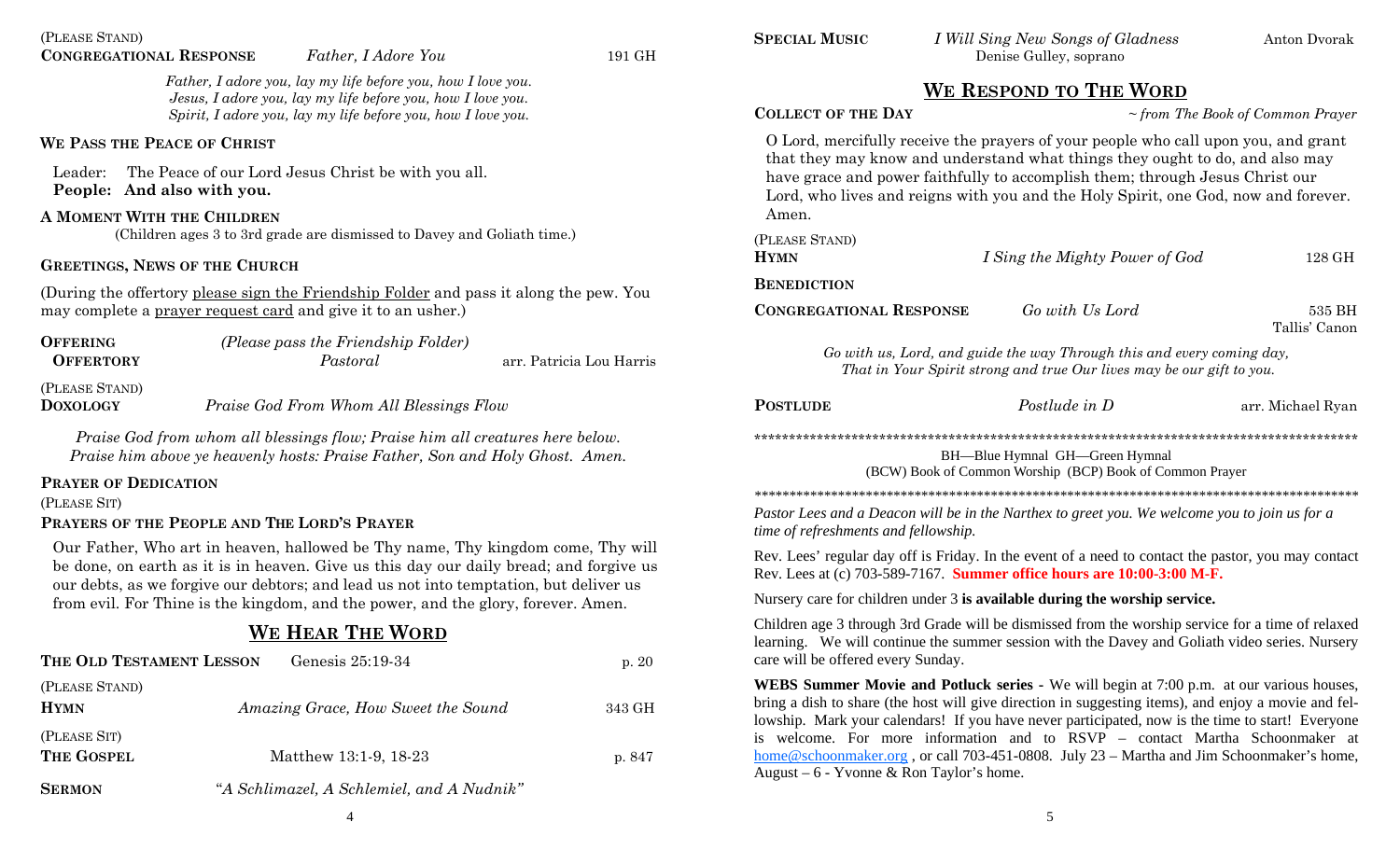# **Psalm for the Day Psalm 65**

 $^{1}$ Praise is due to you, O God, in Zion; and to you shall vows be performed,

 $2$ O you who answer prayer! To you all flesh shall come.

 $3$ When deeds of iniquity overwhelm us, you forgive our transgressions.

 $4$ Happy are those whom you choose and bring near to live in your courts. We shall be satisfied with the goodness of your house, your holy temple.

 $5By$  awesome deeds you answer us with deliverance, O God of our salvation; you are the hope of all the ends of the earth and of the farthest seas.

 $6By$  your strength you established the mountains; you are girded with might.

 $7$ You silence the roaring of the seas, the roaring of their waves, the tumult of the peoples.

 ${}^{8}$ Those who live at earth's farthest bounds are awed by your signs; you make the gateways of the morning and the evening shout for joy.

 $^{9}$ You visit the earth and water it, you greatly enrich it; the river of God is full of water; you provide the people with grain, for so you have prepared it.

<sup>10</sup>You water its furrows abundantly, settling its ridges,

softening it with showers, and blessing its growth.

 $^{11}$ You crown the year with your bounty; your wagon tracks overflow with richness.

 $^{12}$ The pastures of the wilderness overflow, the hills gird themselves with joy,

 $^{13}$ the meadows clothe themselves with flocks, the valleys deck themselves with grain, they shout and sing together for joy.

# **Household Prayer: Morning**

God of goodness and growth, let your love be made real in me this day. Soften the hardened places of my heart and crowd out any corners of greed or anxiety. Make me be fruitful in thought, word, and deed. Amen.

# **Household Prayer: Evening**

Loving God, I am grateful that you are steadfast <sup>n</sup> forgiving my failures and transgressions, that I may sojourn in the temple of your rest and awaken again to serve your world. Amen.

# **Psalm for the Day**

#### **Psalm 65**

 $^{1}$ Praise is due to you, O God, in Zion; and to you shall vows be performed,  $2$ O you who answer prayer! To you all flesh shall come.

 $3$ When deeds of iniquity overwhelm us, you forgive our transgressions.

 $4$ Happy are those whom you choose and bring near to live in your courts. We shall be satisfied with the goodness of your house, your holy temple.

 $5By$  awesome deeds you answer us with deliverance, O God of our salvation; you are the hope of all the ends of the earth and of the farthest seas.

 $6By$  your strength you established the mountains; you are girded with might.

 $7$ You silence the roaring of the seas, the roaring of their waves, the tumult of the peoples.

 ${}^{8}$ Those who live at earth's farthest bounds are awed by your signs; you make the gateways of the morning and the evening shout for joy.

 $^{9}$ You visit the earth and water it, you greatly enrich it; the river of God is full of water; you provide the people with grain, for so you have prepared it.

<sup>10</sup>You water its furrows abundantly, settling its ridges,

softening it with showers, and blessing its growth.

 $^{11}$ You crown the year with your bounty; your wagon tracks overflow with richness.

 $^{12}$ The pastures of the wilderness overflow, the hills gird themselves with joy,

 $^{13}$ the meadows clothe themselves with flocks, the valleys deck themselves with grain, they shout and sing together for joy.

# **Household Prayer: Morning**

God of goodness and growth, let your love be made real in me this day. Soften the hardened places of my heart and crowd out any corners of greed or anxiety. Make me be fruitful in thought, word, and deed. Amen.

# **Household Prayer: Evening**

Loving God, I am grateful that you are steadfast <sup>n</sup> forgiving my failures and transgressions, that I may sojourn in the temple of your rest and awaken again to serve your world. Amen.